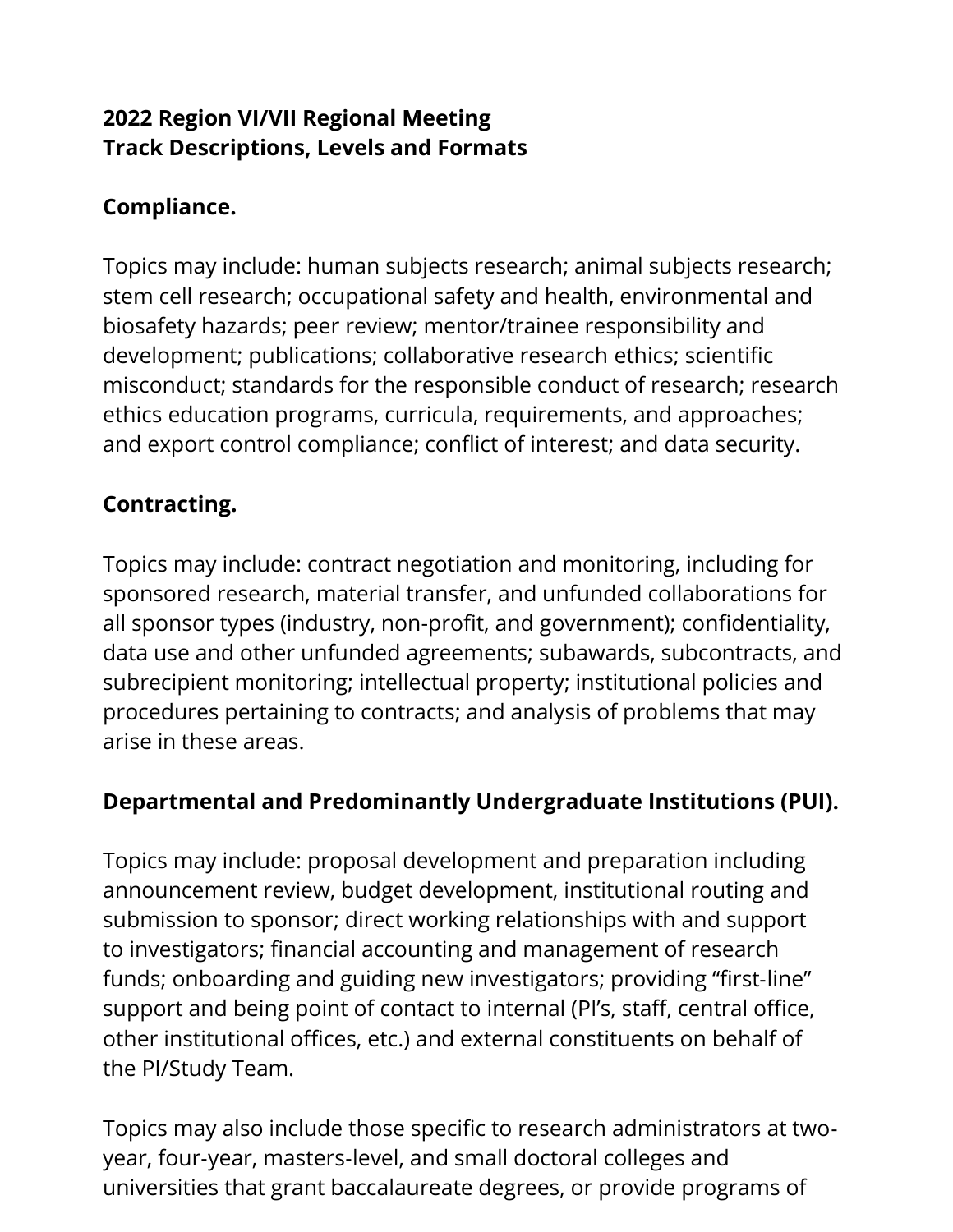instruction for students pursuing such degrees with institutional transfers (e.g., two‐year schools), where undergraduate enrollment exceeds graduate enrollment, and no more than 10 Ph.D. or D.Sc. degrees are awarded per year. Such as: research administration in a teaching focused environment; programs that are unique to or aimed at PUIs; and issues that are unique to organizations for whom research/sponsored projects are not mission critical.

#### **How to...**

Hands-on, interactive sessions intended to show participants how to perform different research administration tasks or efficiently use specific tools, such as Excel. Participants should bring a laptop to get the most out of these sessions.

## **Human Capital/Organizational Development.**

Topics may include: career development; human resources; facilitating Diversity, Equity and Inclusion in the workplace; workplace environment and relations management; personal growth and development; leadership; quality of life development; self‐assessment; supervisor/staff relations; industrial/workplace psychology; succession planning; onboarding; training; and getting involved in the larger research administration community, including NCURA.

## **Pre**‐**Award.**

Topics may include: pre‐award management activities at the central office; proposal development and assessment; research proposal review, endorsement and submission; management of specialized programs, e.g. clinical trials; non clinical, transition/transformation of programs to new stages in research; role of research administration in institutional policy formation; review and understanding of terms and conditions; Uniform Guidance regulations; federal regulatory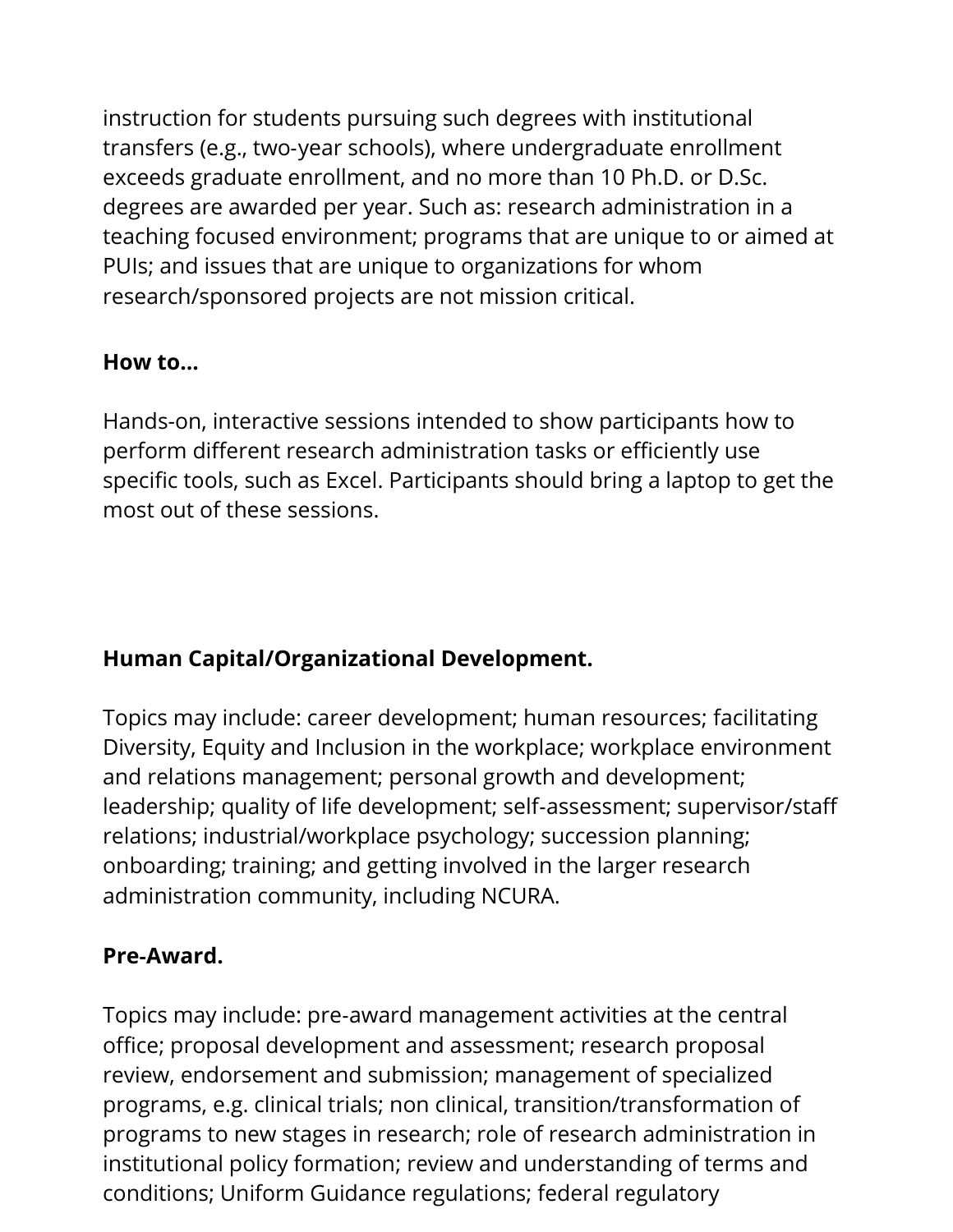requirements for pre‐award; role of research administration in institutional policy development; announcement review; and management of specialized programs, e.g. clinical trials, program/center grants.

### **Post**‐**Award.**

Topics may include: cost accounting; auditing; OMB and Uniform Guidance requirements for universities, hospitals, and private sector; matching funds issues/cost sharing; financial conflict of interest issues; facilities and administration (F&A) costs; procurement and purchasing; salaries, compensation, honoraria; and travel allocability and allowability; and working with sponsoring agencies on project management.

# **Updates.**

Topics may include: Federal agency updates; agency‐specific programs and rules; and updates and initiatives from partner organizations such as COGR, FDP, etc.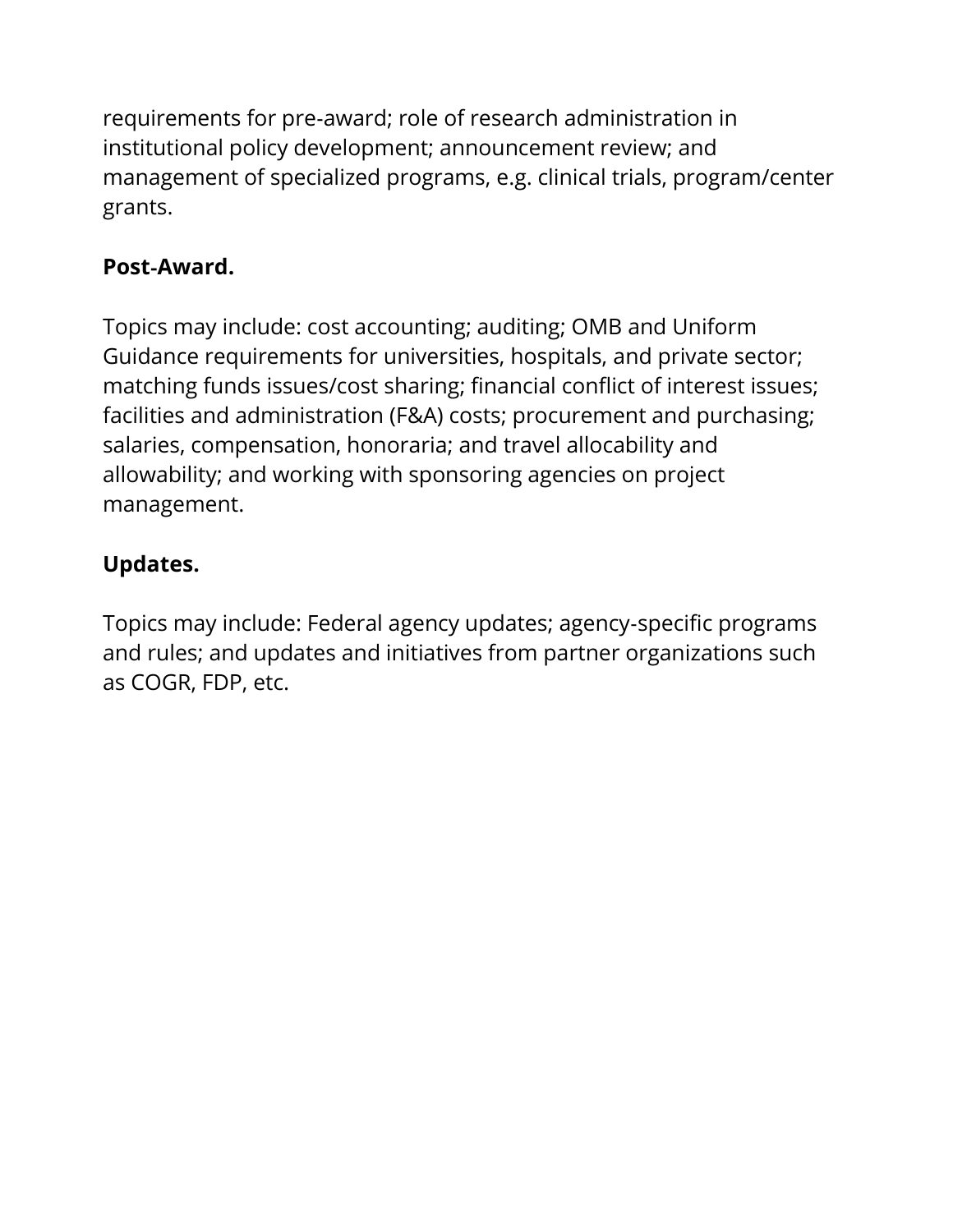| Session             |                                                                                                                                                                                                                     |  |
|---------------------|---------------------------------------------------------------------------------------------------------------------------------------------------------------------------------------------------------------------|--|
| <b>Levels</b>       |                                                                                                                                                                                                                     |  |
| <b>Beginner or</b>  | Participant assumes basic or no understanding of the                                                                                                                                                                |  |
| <b>Primer</b>       | topics presented. A person with less than a year of                                                                                                                                                                 |  |
|                     | experience in research administration<br>would be the typical audience member.                                                                                                                                      |  |
| <b>Intermediate</b> | Participant assumes mid-level experience with the                                                                                                                                                                   |  |
|                     | topics presented. The participant has had experience                                                                                                                                                                |  |
|                     | with subject matter and is somewhat<br>knowledgeable and is generally trained on the basics<br>of the topic (s) presented. Target audience are<br>persons with 3-5 years' experience in research<br>administration. |  |
| <b>Advanced/Se</b>  | Participants are those with significant experience in                                                                                                                                                               |  |
| nior                | the profession, and includes those at Director and                                                                                                                                                                  |  |
|                     | Associate Director levels or in institutional leadership                                                                                                                                                            |  |
|                     | positions. These sessions should look to challenge                                                                                                                                                                  |  |
|                     | even those fairly fluent on the topic, or provide<br>an opportunity to discuss a perspective or complexity<br>that is not ordinarily addressed for more basic<br>audiences.                                         |  |

| <b>Session</b>    |                                                     |  |
|-------------------|-----------------------------------------------------|--|
| <b>Formats</b>    |                                                     |  |
| <b>Concurrent</b> | Formal Presentation Session type. This is a session |  |
| <b>Session</b>    | with the speakers using a more formal lecture       |  |
|                   | format, with some time reserved at the end for      |  |
|                   | questions. It is the most formal structure. Most    |  |
|                   | sessions will fall within this format. Feel free to |  |
|                   | manage your time to include Q&A at the end.         |  |